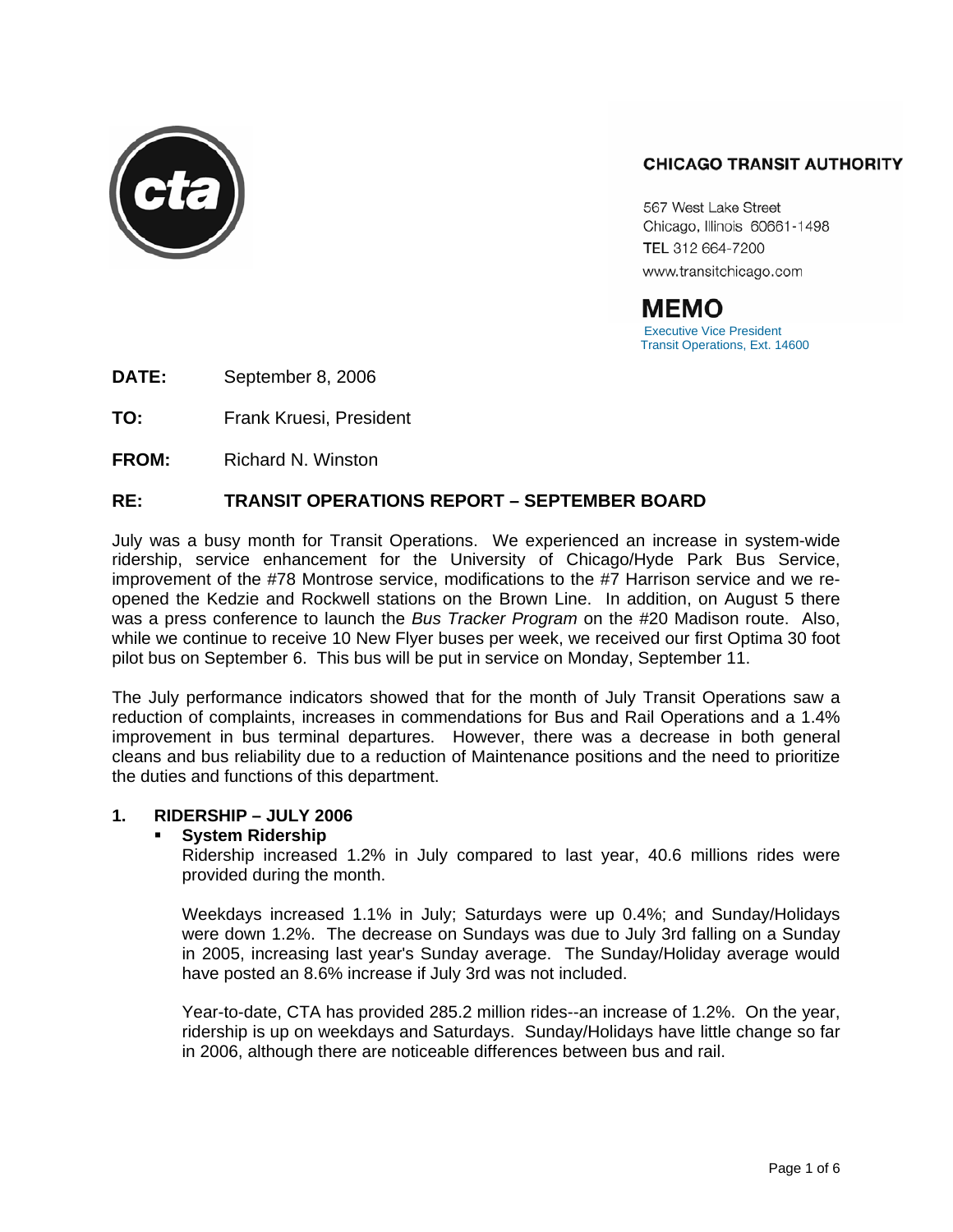#### **Bus**

This year bus system ridership has decreased by 1.5%. The bus system carried 23,597,396 rides in July--a decrease from a year ago (-2.9%). Weekdays were down 2.6%; Saturdays were down 3.6% and Sunday/Holidays were down 3.5%. The recent decrease is attributed to the anticipated effects of the fare changes that occurred in January. Some customers who previously rode the bus with cash and purchased a transfer card, have not made the switch to other media, or have remained with cash, but have stopped taking the last leg of a bus trip that they used with a transfer card. This appears to be particularly true within the reduced fare market, most likely with high school students. However for customers who pay full fares, ridership has been increasing on bus, as those customers have made the transition to passes and the Chicago Cards. Rides paid with cash are 11% of all rides, down from 37% a year ago. Passes are now 56% of all bus rides and Chicago Cards are 11%. On a positive note, the West Side/West Suburban corridors that had improvements implemented in June have shown signs of increased ridership, which we will continue to monitor. addition, the corridors where we implemented express routes continue to show strong ridership relative to system averages.

**Rail** 

The rail system provided 17,049,202 rides in July, an increase of 7.7%. Weekdays were up 8.2%, Saturdays were up 7.9% and Sunday/Holidays were up 3.7%. The rail system is up 5.9% for the year. This strong growth trend on rail has been ongoing for some time now, particularly in July. This is due to the service provided to many of the summer events, specifically The Taste, Gay Games, Sox and Cub games.

### **2. SERVICE IMPROVEMENTS**

- **University of Chicago/Hyde Park Bus Service**  CTA implemented enhanced service to the University of Chicago and the Hyde Park area on August  $28<sup>th</sup>$  as approved by the Chicago Transit Board at the August Board meeting. Under an agreement with the University, six services operating through the campus and hospital area will be subsidized up to \$1.8 million annually. This represents an expansion from the previous contract that had only four routes. The hours and frequencies of service will be increased on several of the previous existing services. In addition, the express service (#192) from the West Loop Metra stations to the U of C Hospitals will be placed into this contract. Several of the U of C routes will operate with the new Optima buses upon their delivery.
- **#78 Montrose Service** Service on the #78 Montrose route was improved on August 22, 2006 to provide better connections to a grocery at the intersection of Sheridan and Montrose. Under this experiment, the #78 will operate east on Wilson to Marine and then return via Montrose and Broadway to Wilson. This will provide a direct connection to the grocery while maintaining the connections to the Red Line Station at Wilson/Broadway.
- **West Side/West Suburban Service Enhancements** *–* CTA implemented the West Side bus changes on June 18<sup>th</sup> followed a week later with rail changes on June 25<sup>th</sup>. While the changes appear to be well-received, a slight modification on one bus route was implemented on August 1, 2006. The #7 Harrison service was modified to operate on Harrison-Wood-Polk-Paulina. The route was moved from Ashland to improve operating conditions allowing for a smoother turn from southbound Paulina to westbound Polk.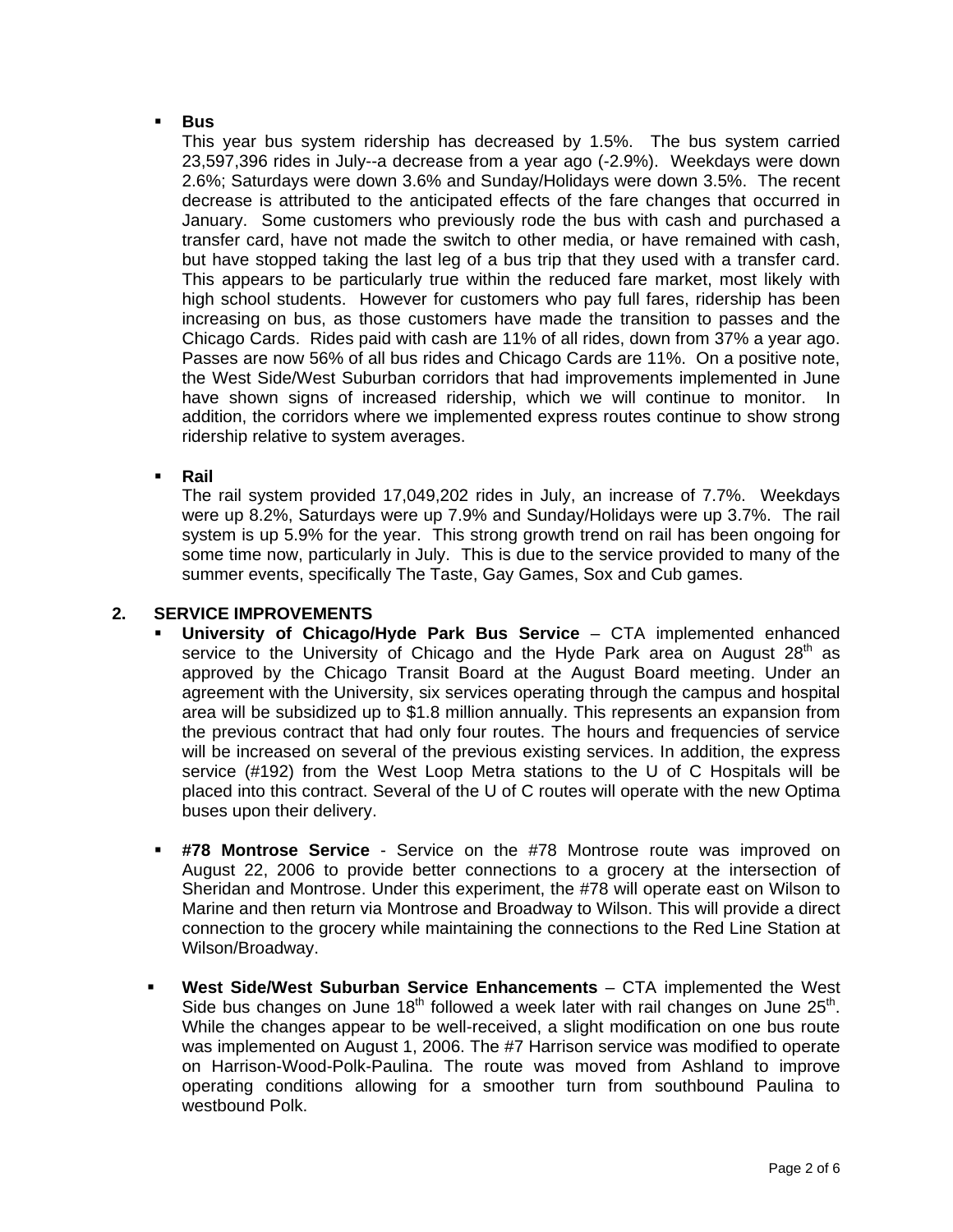After three weeks of operation Loop rail running times have stabilized at levels close to a 35 second increase, on average, of what we previously ran.



This chart shows the results of periodic observations between 4:30 p.m. and 6:00 p.m. measuring the average running time for each service across/around the Loop.

The Orange Line is measured for the roundtrip from Roosevelt back to Roosevelt after circling the Loop. Similarly Brown and Purple Lines times are measured at the Merchandise Mart and Pink Line at Clinton. Green Line times are from Clinton to Roosevelt for southbound trains and Roosevelt to Clinton for northbound trains.

On another note, the enhanced service to the West Side/West Suburban area, which the Board approved as a 180 day experiment, has resulted in increased train traffic on the Loop. This additional traffic has required high usage of the Tower and signal systems because of a 15.4% increase of traffic in the Loop during peak hours (from 26 to 30 trains). This higher demand on the signal system has resulted in more frequent failures of the interlock plant, and in addition, amplified the affects of delays in the Loop.

For the past two weeks Operations, Planning, Engineering and Signal Maintenance have met to review procedures in order to restore higher levels of reliability to Loop operations. To date this has resulted in a review and improvement of preventive maintenance procedures, troubleshooting techniques and service restoration procedures. In addition, we are working with the Inspector General's Office reviewing past incidents to determine other measures which may be taken to improve reliability of the rail system.

#### **Kedzie and Rockwell Stations Re-open on the Brown Line**

On August 16, 2006 CTA re-opened the Kedzie and Rockwell stations bringing the total number of accessible stations to 74 out of 144 stations. A major portion of the construction was completed including new glass houses, platforms, brighter lighting and accessible features that include ramps, tactile edging and accessible gates. A new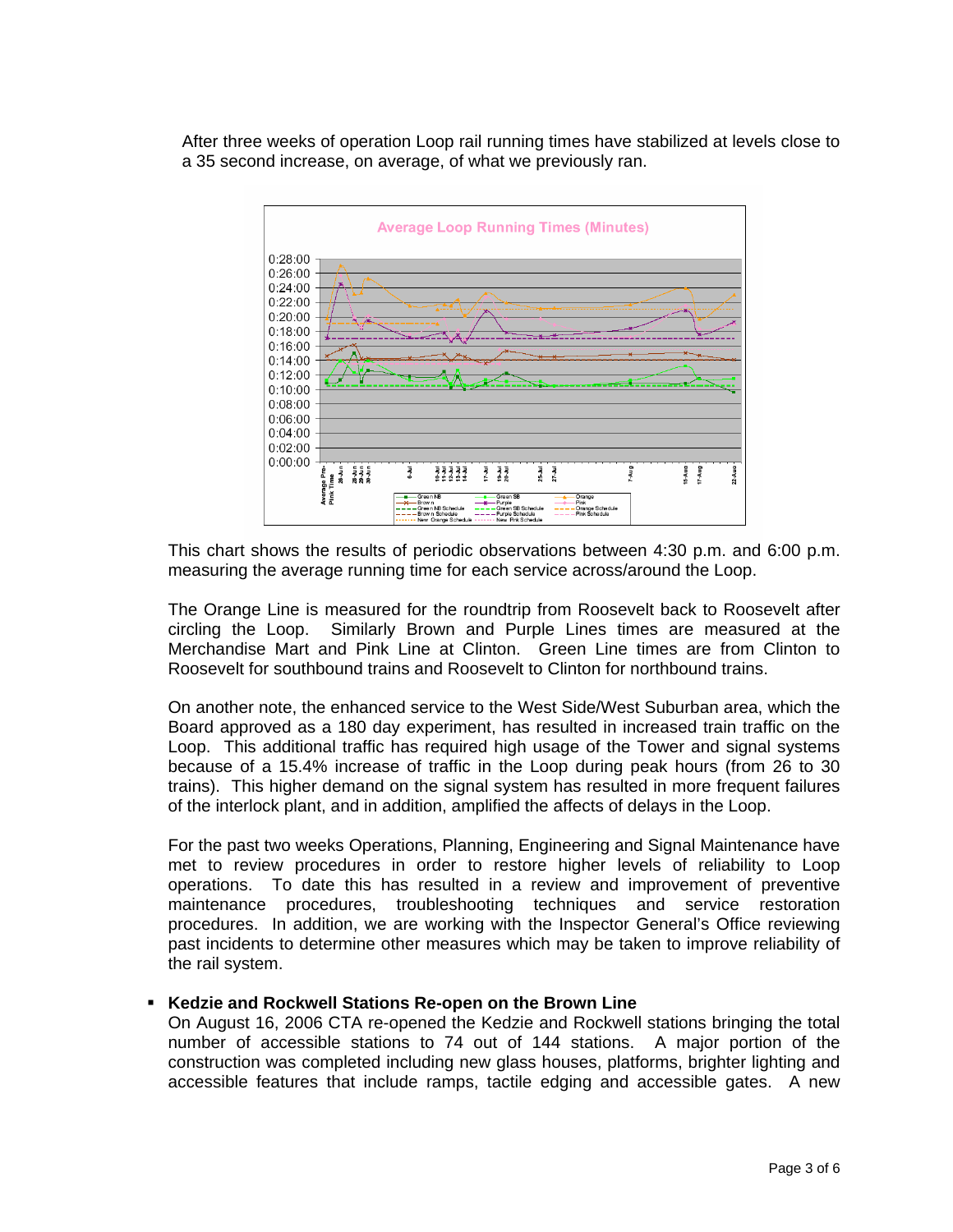auxiliary entrance at the west end of the Kedzie stations at Spaulding Avenue was also completed.

Construction crews will continue to work in the weeks ahead to complete the construction. These finishing touches include permanent station signs, a compass rose to help customers easily navigate the system, and new fencing along the alley.

### **3. SERVICE QUALITY AND RELIABILITY**

#### **Performance Matrix**

Transit Operations experienced a significant reduction in complaints and increases in commendations for both bus and rail. As previously mentioned, there was a 1.2% increase in system ridership over 2005 numbers.

A review of the performance metrics have indicated a trend in reduced frequency in general cleans and bus reliability. There was a decrease of 11.2% in mean miles between failures. This was due to a reduction of Maintenance positions and the need to prioritize the duties and functions of the Maintenance Department, as the fleet continues to age. Even though we are currently receiving new bus equipment, 34% of the bus fleet is beyond the industry standard for useful life (12 years). That number will increase to 57% next year. Also the average age of our rail cars is 24 years. Presently 28% of our rail cars are beyond useful life (the industry standard is 25 years). In two years 75% of our fleet will be over 25 years old which may impact rail car reliability. This has occurred at a time of increased ridership and service levels.

To address the reduction of Maintenance positions, Operations is increasing its efforts to address all areas and working very closely with Human Resources to fill those vacancies with staff that has the proper skill levels to meet our needs. It should also be noted that the elimination of rostering in two garages has increased the need for STOs putting further constraints on hiring and training.

#### **Rail Service Delays**

CTA customers may experience delays in service due to construction or slow zones. Slow zone information and locations are updated monthly and provided on our website, www.transitchicago.com.

In addition, CTA records other delays that occur for other reasons. During July CTA recorded 110 incidents of delays greater than 10 minutes. These incidents could involve several trains experiencing long delays on the same route or may affect more than one route (depending on location). One such delay was experienced on July 11 in the Blue Line Dearborn subway resulting from a derailment. Due to excessive smoke, the train was evacuated and 153 people received treatment.

#### **Bus Terminal Departures**

In February, Bus Operations launched a management effort to reduce early terminal departures, which can lead to service gaps and bus bunching. This new policy immediately reduced the number of early departures from about 9% to less than 6%. To reverse a recent increase in early terminal departures, management is working individually with bus operators and supervisors to improve on-time departures and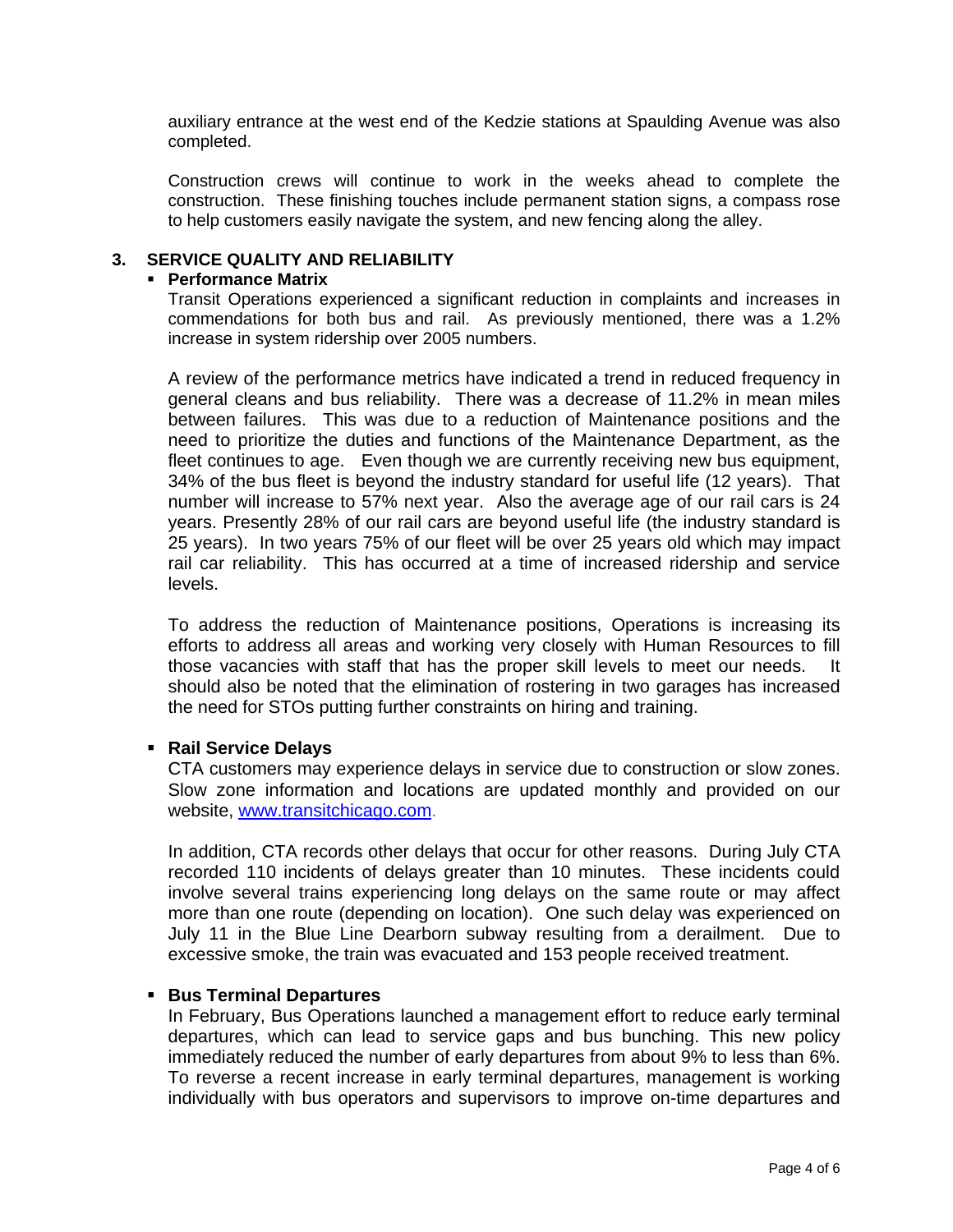pursue corrective actions as necessary to reduce early running. As a result, early departures dropped significantly in mid-August.

Initially the number of late departures had increased significantly, resulting in a reduction of overall on-time terminal departure performance for the second quarter. However, there has been a 1.4 percent improvement (from 77.1% to 78.1%) during July. Operations and Planning are currently in the process of analyzing data to determine the cause for the increased delays, which may include among other things:

- $\triangleright$  Increased traffic congestion
- $\triangleright$  Unpredictable or inconsistent loading patterns and dwell times
- $\triangleright$  Roadway and other construction projects
- $\triangleright$  Special event service and detours
- $\triangleright$  The need to improve schedules to better reflect traffic and ridership conditions



### **CTA Bus Tracker Update**

On August 5, 2006 Mayor Richard M. Daley, Board Member Robinson, President Kruesi and other CTA officials held a press conference to launch the Bus Tracker Program. This program uses global positioning satellite (GPS) technology to identify positions to customers via the web site, www.ctabustracker.com. This web site provides a route map with icons indicating the location and direction of buses for stops along the route. Customers can also activate an alarm that will alert them when a bus is approaching their stop.